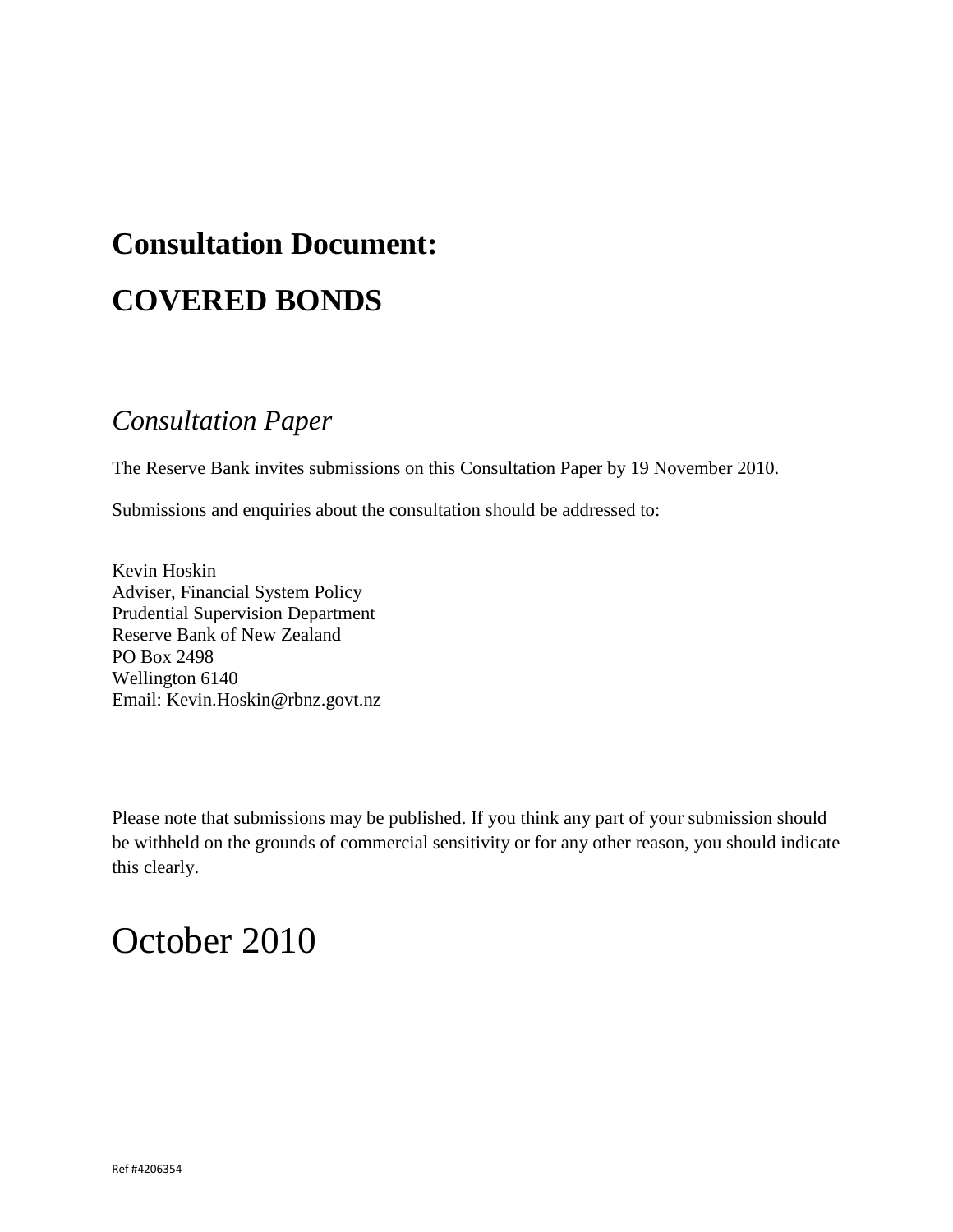# **Consultation Document: Covered Bonds**

# **1 INTRODUCTION**

## **1.1 Background**

- 1 The Reserve Bank is consulting on a policy for the issuance of covered bonds in New Zealand.
- 2 A covered bond is a class of corporate bond that is backed by certain assets. The coupon of the bond and the repayment of the principal is "guaranteed" or "covered" by assets in a specific pool of collateral.
- 3 Covered bonds may have significant benefits for issuers by lengthening the term structures of their funding, diversifying funding by providing access to new investors, and enhancing domestic capital markets. This benefits the financial system by reducing the likelihood of liquidity problems affecting an issuer, and promoting the sound and efficient operation of the system.

# **1.2 Consultation**

- 4 This consultation paper proposes a formal regulatory framework to support the issuance of covered bonds by New Zealand financial institutions. It sets out our proposed limits on the issuance of covered bonds by New Zealand issuers and discusses the appropriate treatment of residential mortgage-backed securities (**RMBS**).
- 5 The Reserve Bank's initial view is that the formal regulatory framework should include the introduction of a legislative framework. This paper considers what this might mean from a New Zealand perspective, and also the capital adequacy implications and disclosure requirements associated with covered bond issuance.
- 6 Throughout this paper we have identified a number of specific questions on which we are seeking the views of interested parties. However, stakeholders are also encouraged to provide comments on any other issues that they consider relevant to the development of covered bonds in New Zealand.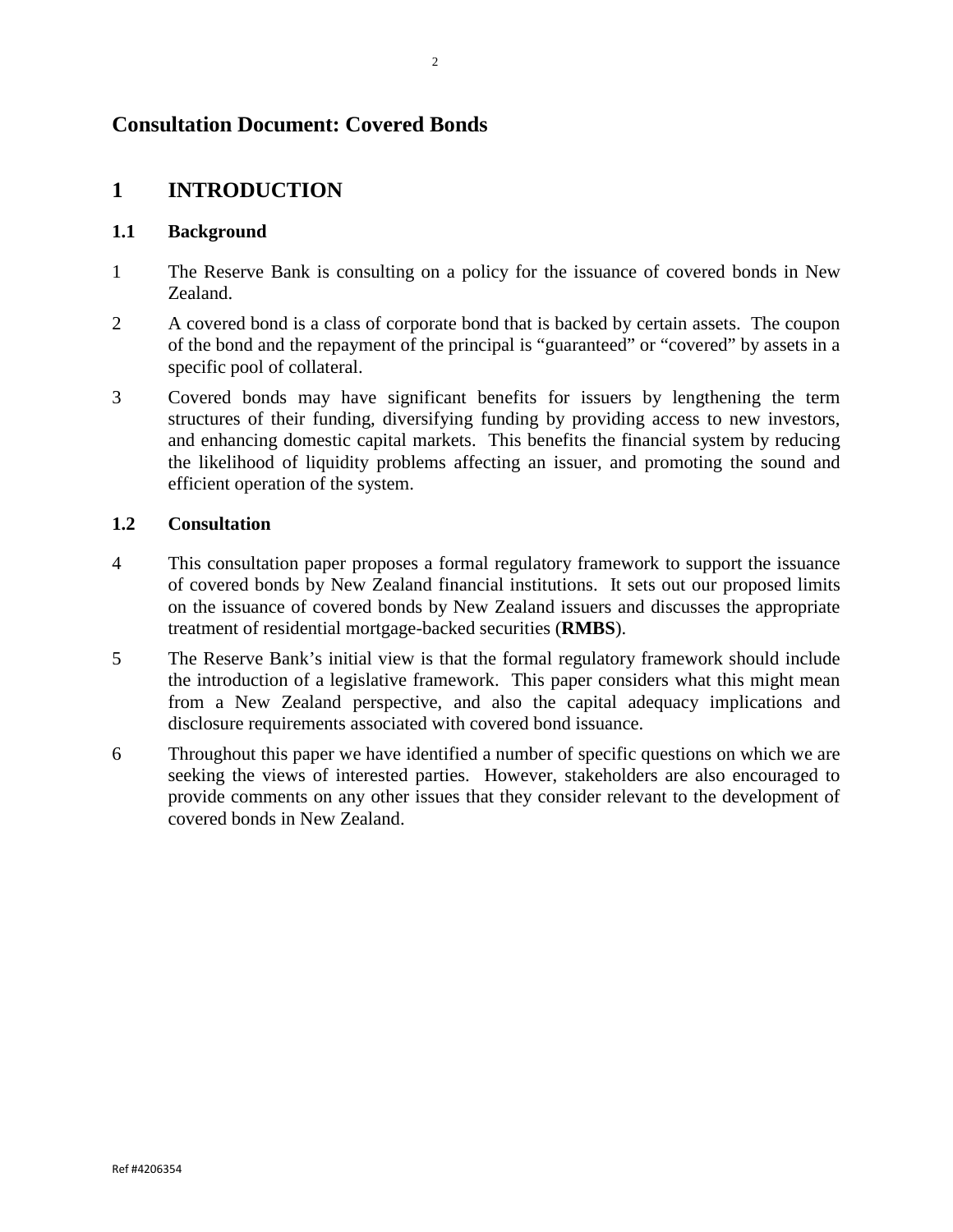# **2 BACKGROUND**

- 7 A covered bond is a debt instrument that is 'covered' by a security interest in a specific pool of collateral (the **cover pool**). The cover or collateral for covered bonds is usually formed from high quality assets (mainly mortgages) that are segregated from the other assets of the issuer.
- 8 A guarantee over the cover pool is then granted to a trustee in favour of the covered bond holders. The value of the assets in the cover pool is greater than the amount of covered bonds outstanding so that the bonds are "over-collateralised" in order to meet the costs of running the pool. Assets are generally required to meet certain minimum standards to be included within the cover pool, and any non-performing assets are replaced so that the value of the cover pool is maintained.
- 9 In broad terms, a covered bond is a similar instrument to an RMBS, but the primary difference between an RMBS and a covered bond is that covered bond holders have dual recourse to both the assets in the cover pool and to the issuer. An RMBS only offers single recourse to the assets contained within the RMBS structure. With covered bonds, investors are protected by high quality collateral, over-collateralisation, and a preferential claim on the cover pool, and by an equal claim to any residual assets of the issuer.
- 10 Covered bonds are generally issued by banks and other credit institutions. The international market for these bonds is currently centred in Europe, and is substantial. The European Central Bank (**ECB**) reports that the amount of covered bonds outstanding at the end of 2008 was  $\epsilon$ 2.4 trillion.<sup>[1](#page-2-0)</sup>
- 11 In the European market initial issuances tend to be large (around €1 billion), with a certain degree of repeat issuance generally required to provide the necessary liquidity to attract a wide range of investors. However, smaller issuance can be possible, particularly through private placements.
- 12 The primary attraction for issuers entering the covered bond market is the opportunity to gain access to relatively cheap longer term funding. Spreads between covered bonds and senior unsecured debts vary as market conditions change, but recent experience from overseas suggests that a double-A rated issuer might reasonably expect to save up to 50 basis points by developing a triple-A rated covered bond.

# **Question:**

1 Will financial institutions in New Zealand be able to generate savings in line with overseas experience?

ı

<span id="page-2-0"></span> $1$  European Central Bank, "Financial integration in Europe April 2010", [www.ecb.int/pub/pdf/other/financialintegrationineurope201004en.pdf](http://www.ecb.int/pub/pdf/other/financialintegrationineurope201004en.pdf)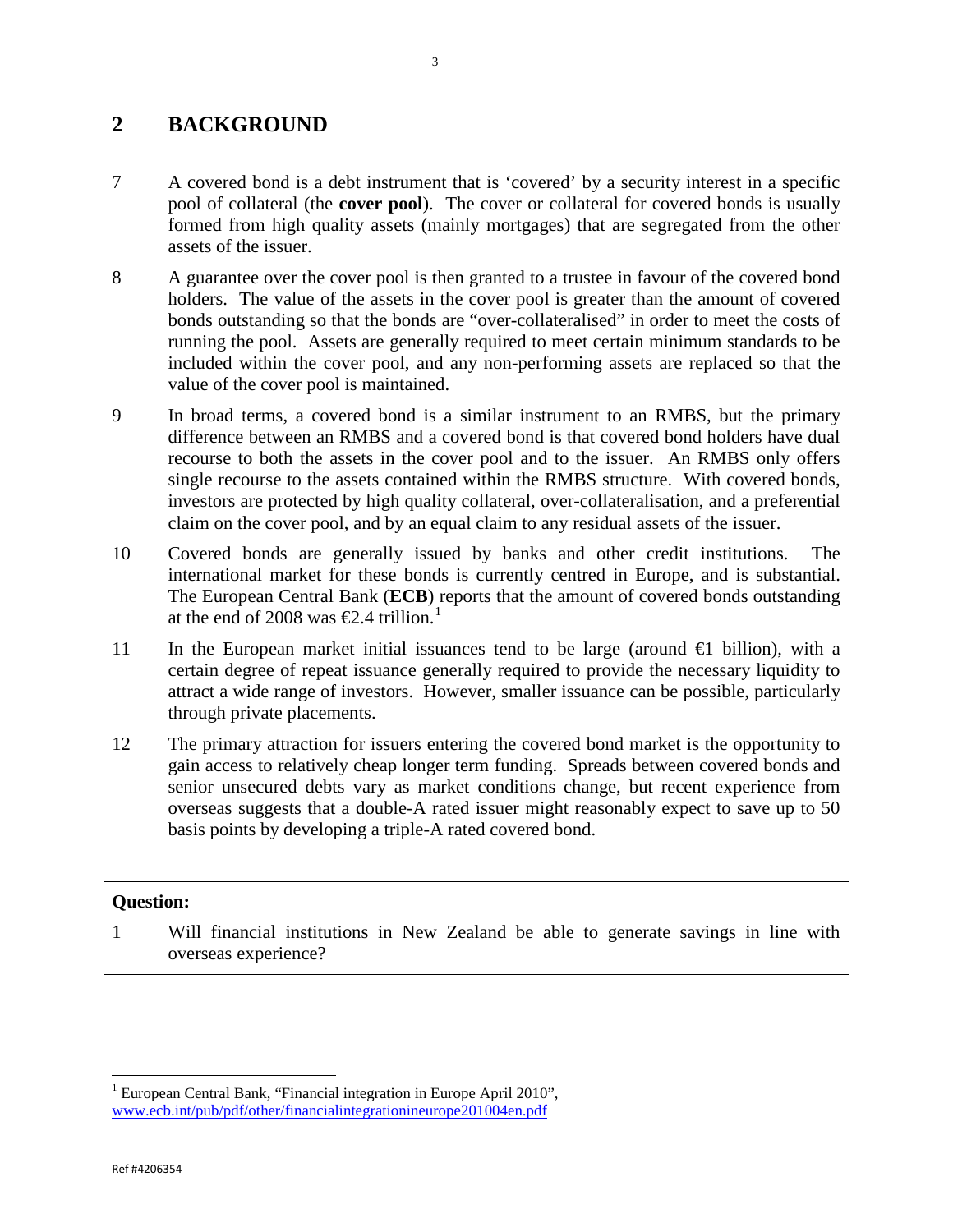- 13 The creation and expansion of covered bonds has differed between countries, with different structures and features adopted. All covered bonds are designed to achieve the same overall outcome, and whilst there are a number of different terminologies used to describe bonds in different jurisdictions, at a high-level there are two distinct types of covered bonds. These are:
	- i. *Legislative covered bonds*, which are created under specific legislation that ensures that bond holders have a priority claim on assets in the cover pool; and
	- ii. *Structured covered bonds*, where legal arrangements such as contracts, trust arrangements, limited liability partnerships and company structures are used on a case-by-case basis to segregate assets.
- 14 Many jurisdictions have put in place the necessary legal frameworks to support the issuance of legislative covered bonds. This is especially so in Europe, where legislatively backed covered bonds tend to be favoured in order to comply with the directive on Undertakings for Collective Investment in Transferable Securities (**UCITS**).
- 15 To be UCITS-compliant, a bond must meet a number of requirements relating to the nature of the issuing institution, the supervision of the issuer, and the associated regulatory framework.<sup>[2](#page-3-0)</sup> Meeting these requirements generates a number of benefits, for example, it allows UCITS investors and certain insurance firms to increase the percentage of their assets invested in compliant covered bonds issued by a single issuer, and allows credit institution investors to reduce risk-weightings.
- 16 Outside Europe, Canada and the USA are looking to shift to a legislative framework. In Australia, APRA has prohibited Authorised Deposit-taking Institutions (**ADIs**) from issuing covered bonds, as they are considered inconsistent with the provisions of the Banking Act 1959.<sup>[3](#page-3-1)</sup> The Banking Act requires that an ADI's assets in Australia are available to meet the ADI's deposit liabilities in Australia prior to all its other liabilities, whereas covered bonds give covered bond holders priority over certain assets.

4

<span id="page-3-0"></span>ı  $2$  Full details of requirements see Council Directive 85/611/EEC.

<span id="page-3-1"></span><sup>3</sup> See *ADI Prudential Standard APS 120 Securitisation*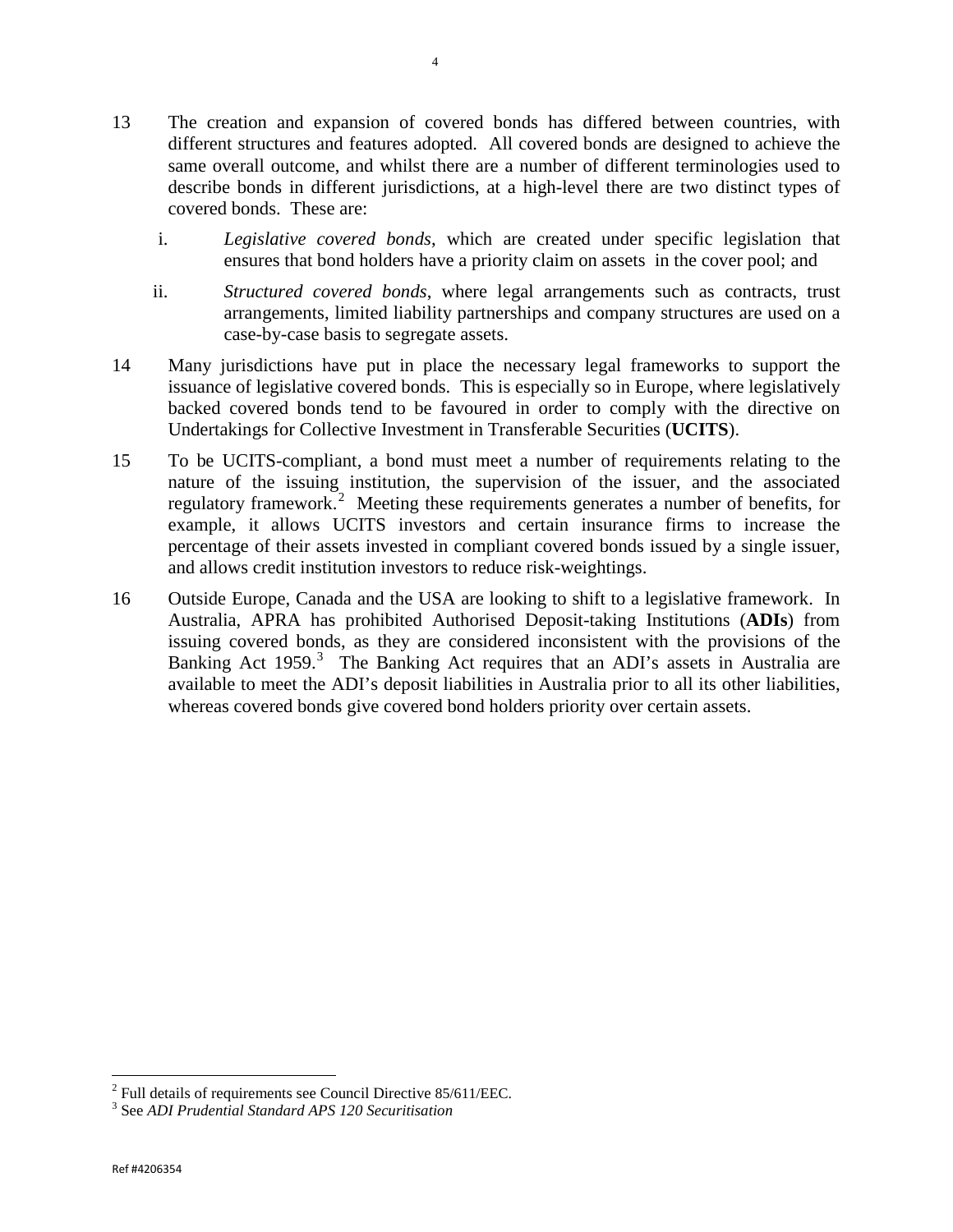# **3 COVERED BONDS IN NEW ZEALAND**

# **3.1 Status Quo**

- 17 At present, there is nothing in the Reserve Bank's prudential requirements or New Zealand law prohibiting or limiting the issue of covered bonds. While this means there is no legal impediment to issuance, there is also no legislative support for an issue beyond existing contract law. As a result, under the current arrangements, any covered bond issued in New Zealand is a 'structured' covered bond.
- 18 The Reserve Bank had preliminary discussions about the issuance of covered bonds and other securitisation structures with a number of banks in 2008. At that time, we indicated privately to banks that we would be content for them to issue covered bonds at conservative levels. This guidance was intended to allow banks to explore opportunities for new funding, at modest levels, whilst the full implications of covered bonds were analysed.
- 19 The Reserve Bank is conscious that the majority of large banks in New Zealand are owned by parents that operate in a jurisdiction in which covered bonds are explicitly prohibited. As a result, we considered that it would be prudent to provide a public statement to confirm that the Reserve Bank was supportive of New Zealand banks targeting new funding opportunities through the development of covered bond programmes. [4](#page-4-0)
- 20 BNZ became the first New Zealand bank to issue a covered bond in June 2010 when it issued a 425 million NZD-denominated bond into the domestic markets. We are aware that a number of other banks are in the process of developing their own programmes.

# **3.2 The development of New Zealand covered bonds**

- 21 The development of a covered bond market for New Zealand banks could have benefits in terms of lowering the cost of long-term funding. However, these benefits have to be traded off against any potential negative repercussions of covered bonds in the event of a banking failure.
- 22 In carrying out its role as the prudential supervisor of registered banks, section 68 of the Reserve Bank of New Zealand Act 1989 (**the Act**) requires the Reserve Bank to exercise its powers for the purposes of:
	- promoting the maintenance of a sound and efficient financial system; or
	- avoiding significant damage to the financial system that could result from the failure of a registered bank.
- 23 The pricing benefits associated with the issuance of covered bonds can be expected to have a positive impact on the efficiency of the New Zealand banking system. However, the Reserve Bank considers that covered bonds also potentially offer a number of other benefits for the wider financial system.

<span id="page-4-0"></span><sup>4</sup> Reserve Bank of New Zealand , *Financial Stability Report*, May 2010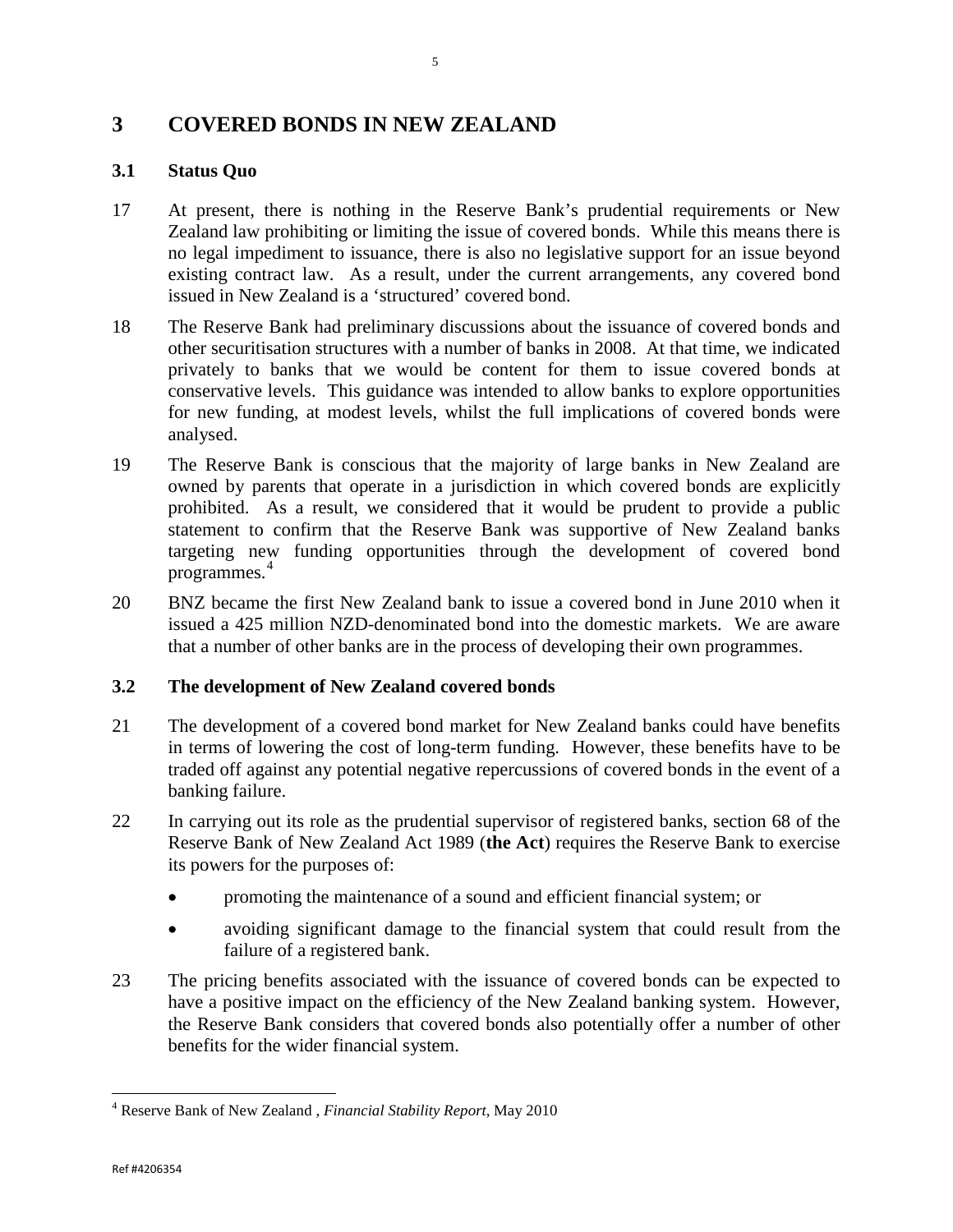- 24 First, covered bond investors tend to be different from the type of investors that will generally provide funding to banks through the senior unsecured debt markets. As a result, issuing covered bonds can be expected to provide access to a new investor base, thus increasing the funding diversity of the financial system.
- 25 Second, the Reserve Bank has, for a number of years, been concerned about the overreliance of New Zealand banks on short-term funding. This funding carries significant refinancing risk, and increases the vulnerability of the financial system to downturns. In light of these concerns, the Reserve Bank recently introduced new liquidity requirements for registered banks. One of the key purposes of these requirements is to lengthen banks' funding profiles. The Reserve Bank is conscious that there is a limit to the extent that retail deposits can grow to meet these requirements and, as a result, banks will need to target additional long-term wholesale funding. The development of a covered bond market will provide an opportunity to meet these requirements.
- 26 Third, whilst large scale issues might be expected to be placed in offshore markets, the recent BNZ issuance has demonstrated the potential for a domestic market to develop on a smaller scale. This represents a new product for New Zealand capital markets and as such, is consistent with the recommendations of the Capital Markets Task Force report.<sup>[5](#page-5-0)</sup>
- 27 These benefits provide strong arguments in favour of the development of covered bonds as a new funding source for New Zealand banks. However, there are also a number of negative consequences that could arise from covered bonds. Whilst we do not consider that any of these represent a compelling argument for prohibiting the issuance of covered bonds outright, they are nevertheless important factors that will need to be taken into account when considering whether there needs to be an upper limit on the amount of covered bonds that a bank can issue.
- 28 First, the issuing bank must maintain the volume and quality of assets within the cover pool, which can potentially have a negative impact on its rating, particularly during a downturn. Rating agencies have indicated that at low levels covered bonds will be treated as a positive from a ratings point of view, as they imply a more diverse funding structure. However, as a bank commits more of its balance sheet to a covered bond programme, the risk associated with the remaining assets increases, which will begin to have a negative impact on the bank's underlying rating.
- 29 Second, by subordinating depositors and other creditors below covered bond holders, the value of their claims on the bank's assets may be eroded. This effectively transfers risk to those investors who are least able to assess and bear that risk (retail depositors). Unless retail interest rates adjust to reflect this increased risk, this may also lead to an inappropriate distortion in the risk-reward trade-off faced by retail depositors.
- 30 Third, this transfer of risks to depositors could have an impact on the behaviour of depositors and other creditors. In particular, subordinating depositors and other creditors below covered bond holders and leaving them with a claim on a lower quality set of assets may increase the likelihood of a run should a bank find itself facing challenging market conditions.

<span id="page-5-0"></span><sup>5</sup> Se[e http://www.med.govt.nz/templates/MultipageDocumentTOC\\_\\_\\_\\_42335.aspx](http://www.med.govt.nz/templates/MultipageDocumentTOC____42335.aspx)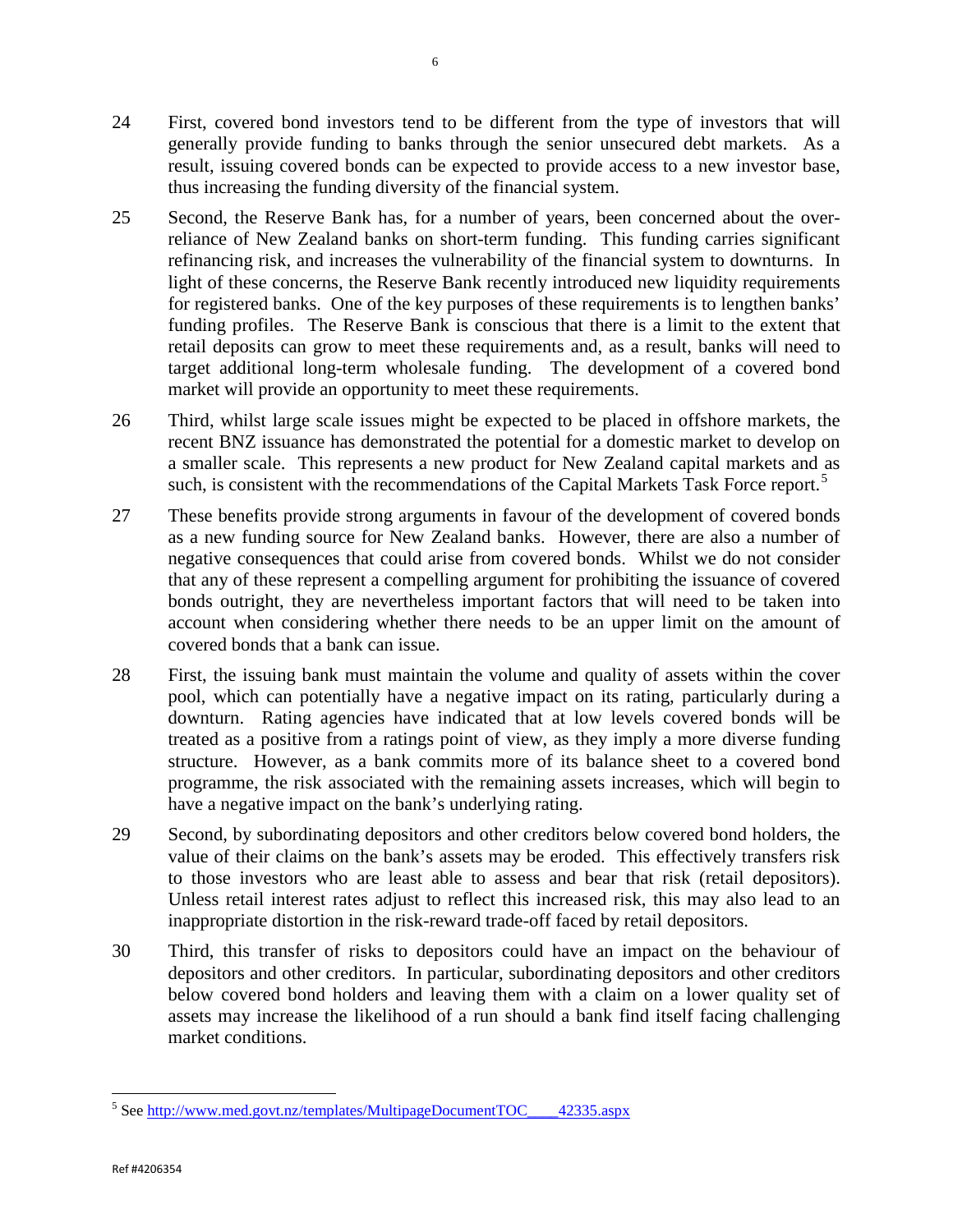- 31 Fourth, ring-fencing a proportion of the bank's (high-quality) assets in a covered bond structure has the effect of reducing the quality and quantity of assets available to a statutory manager in a failure. As a result, there is a risk that the remaining creditors suffer increased losses compared to a scenario in which all creditors are treated *pari passu*. This could potentially have a negative impact on investor confidence in the wider New Zealand financial system.
- 32 The Reserve Bank considers that these risks can be satisfactorily mitigated as long as covered bond issuance is restricted to a relatively conservative level. As a result, when analysed against its requirements under the Act, the Reserve Bank does not consider that banks should be prohibited from issuing covered bonds. The following section discusses the factors that are relevant to considering the appropriate constraint that should apply.

2 Are there any over-riding factors that should preclude financial institutions in New Zealand from issuing covered bonds?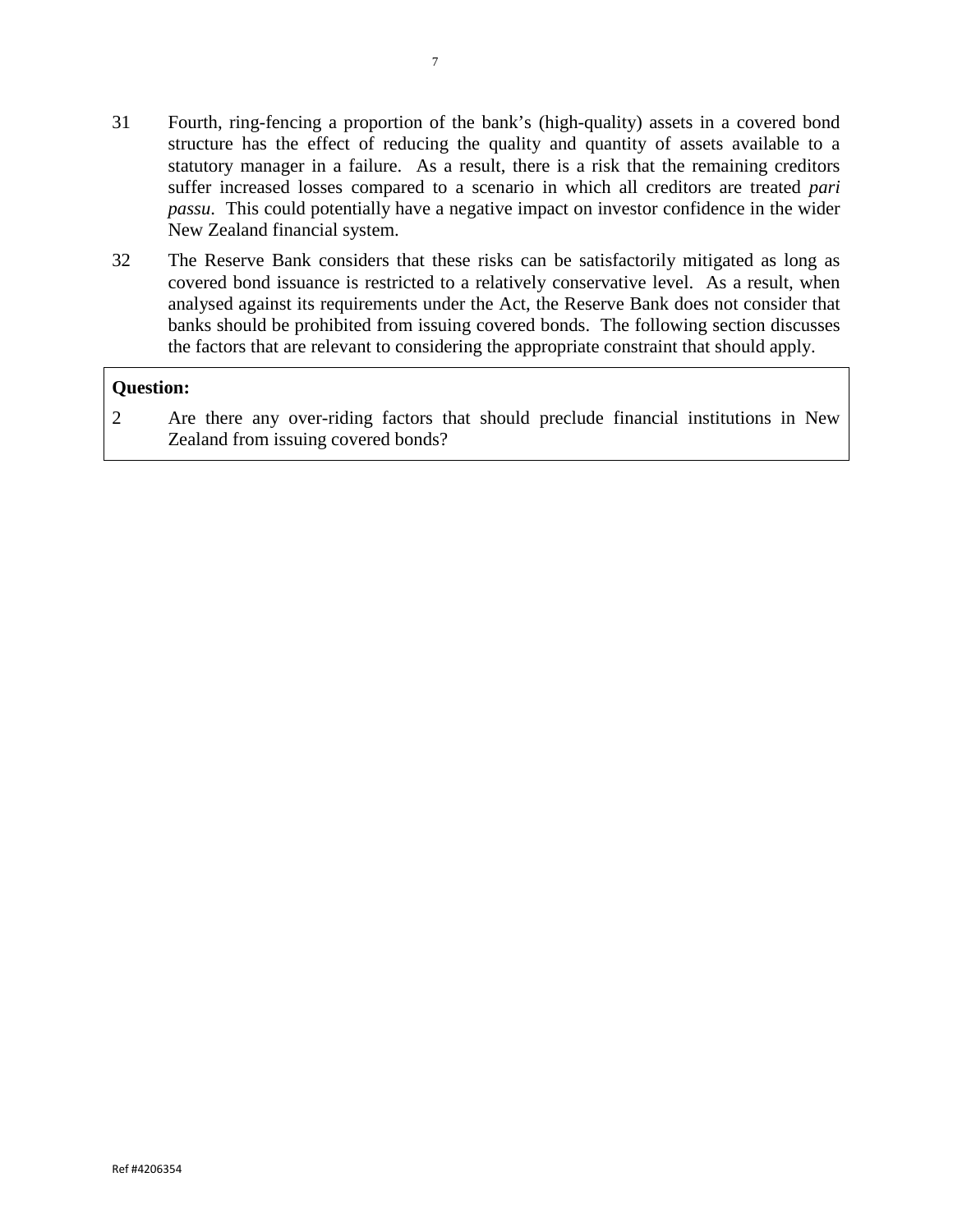# **4 CONSTRAINTS ON COVERED BOND ISSUANCE**

- 33 As noted in section 2, banks in many jurisdictions have now entered the covered bond market which has grown to around  $E.4$  trillion. There are, however, only a handful of jurisdictions that have applied formal regulatory limits on the proportion of their assets that each bank can commit to a covered bond programme. These jurisdictions, and their respective requirements, are summarised in table 1 below.
- 34 The countries that have chosen to place limits on issuance are generally those jurisdictions that have only recently seen the development of covered bond programmes within their jurisdictions. In jurisdictions with a long history of issuance, the wider financial system is likely to have developed around covered bonds.

| <b>Country</b> | <b>Authority</b> | <b>Requirements</b>                                                                                                                                                                                                                 |
|----------------|------------------|-------------------------------------------------------------------------------------------------------------------------------------------------------------------------------------------------------------------------------------|
| Canada         | <b>OSFI</b>      | Covered bond issuance limited to 4% of total assets at time of issuance.                                                                                                                                                            |
|                |                  | If covered bond subsequently exceed 4%, OSFI must be notified and a<br>plan produced to show how the issuer will eliminate the excess.                                                                                              |
| Italy          | Bank of<br>Italy | Issuers must meet minimum total capital $(9%)$ and tier 1 capital $(6%)$<br>requirements to issue covered bonds.                                                                                                                    |
|                |                  | Limit increases for higher levels of capital from minimum of 25%, to<br>60% for higher capital ratios, and unlimited issuance allowed beyond<br>11% total capital and 7% tier 1 ratio.                                              |
|                |                  | Limits based on eligible assets rather than total assets.                                                                                                                                                                           |
| UK             | <b>FSA</b>       | No longer has explicit limit. Issuers have to discuss all asset<br>encumbrance with the FSA on a case-by-case basis in advance, including<br>covered bonds, securitisations, securities finance transactions and repo<br>financing. |
|                |                  | FSA can apply additional capital requirements or issue maximum<br>constraints on issuance.                                                                                                                                          |
| <b>US</b>      | <b>FDIC</b>      | Covered bond issuance limited to 4% of total liabilities at the time of<br>issuance.                                                                                                                                                |

# **Table 1: Examples of regulatory limits in overseas jurisdictions**

35 One option for New Zealand would be to simply allow the market to constrain issuance. As outlined above, from a credit rating perspective, covered bonds are generally considered to be a positive factor at low levels due to the increased funding diversity that they offer. However, the credit rating of the issuer is focused on the risk faced by investors in the senior unsecured debt. As covered bond issuance rises, the quality of assets remaining to support the interests of those investors is diminished. At a certain point, this negative impact will begin to outweigh the benefits associated with greater funding diversity.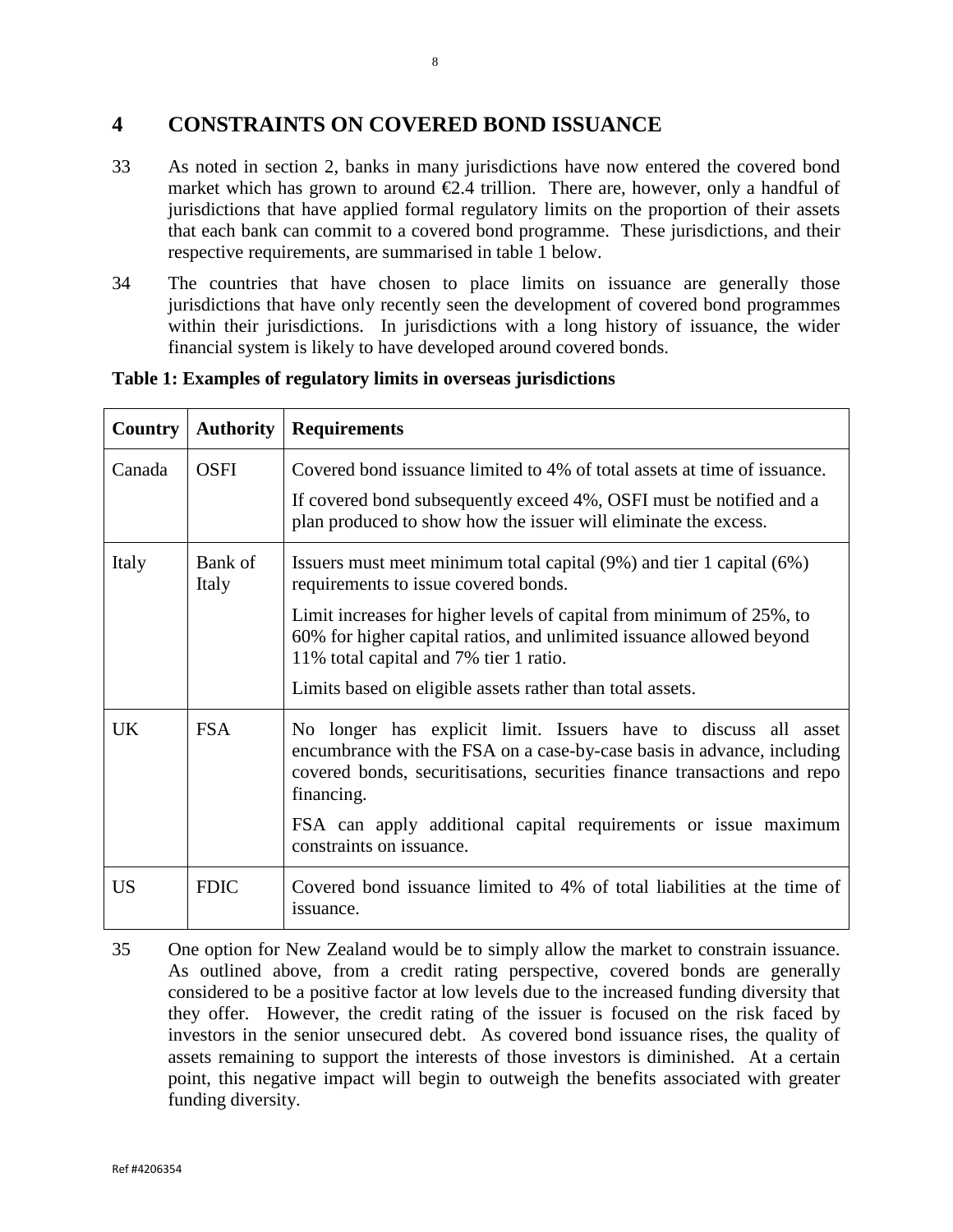- 37 Simply relying on this market 'limit' to constrain issuance to a reasonable level could have a number of positive implications. These might include:
	- allowing banks the flexibility to maximise their use of all available instruments to adopt the most efficient financial structure given their individual business models;
	- protecting competitive neutrality by ensuring that regulations do not preclude smaller institutions from accessing new funding streams; and
	- minimising compliance costs.
- 38 Our understanding is that the rating agencies' notional limits refer to all products or instruments that result in any asset being encumbered. In practice, this can include a very wide range of instruments including the collateral requirements linked to swaps and derivatives, and exchange rate hedges. Some of these instruments can create volatility in the level of asset encumbrance that a bank will have at any given time. As a result, banks are likely to wish to maintain a reasonable degree of headroom between the level of assets that they encumber in stable, long-term funding programmes such as covered bonds and RMBS, and the upper limit of encumbrance that can be sustained at their desired rating.

- 3 In the absence of regulatory constraints, what is the maximum level of covered bond and RMBS issuance that a New Zealand institution might be expected to adopt?
- 39 The Reserve Bank believes it would be prudent if banks did not issue covered bonds up to the maximum level possible during benign times. First, during a crisis situation some markets may perform better than others. During the recent financial crisis, covered bonds remained an important funding tool for many institutions. Whilst, for a period, this was due to the ECB's willingness to accept covered bonds, there is also some evidence to suggest that the covered bond market recovered more quickly than others. Although there is no certainty as to how future crises may unfold, from a stability perspective it is desirable for New Zealand banks to be in a position to access as many funding sources as possible at any given time.

<span id="page-8-0"></span><sup>6</sup> Moody's Investors Service, *Australian Banking System Outlook – What's Ahead for 2010?*, March 2010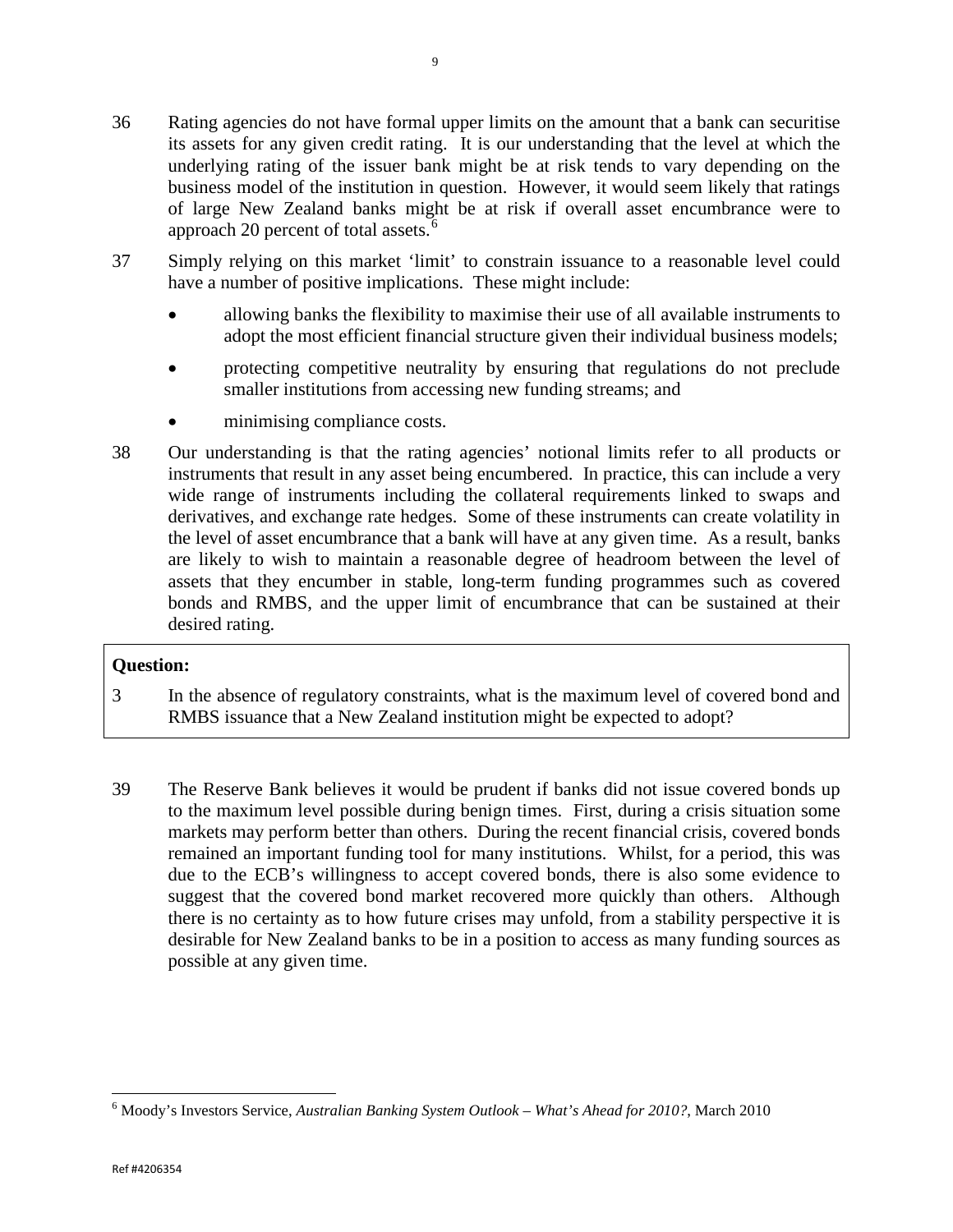- 40 Second, during the recent financial crisis, many New Zealand banks developed RMBS programmes in order to gain access to the Reserve Bank's liquidity facilities. Our understanding is that these programmes would be included in an assessment of total encumbered assets by a rating agency. In the event of future crises, this option is unlikely to be desirable if the additional asset encumbrance at the margin generates risk of a rating downgrade.
- 41 Third, there is uncertainty surrounding precisely how rating agencies would respond to increasing issuance from a New Zealand institution. Ratings are based on many factors, and the 20 percent 'limit' represents a level at which the agencies might begin to factor asset encumbrance into their considerations. As such, there is no guarantee that a bank, during favourable market conditions, would not be able to issue long-term funding instruments up to, and beyond, this level and retain its rating. This may be particularly relevant to the large New Zealand banks whose ratings benefit from implicit support of parents that are currently precluded from issuing covered bonds under Australian regulations.<sup>[7](#page-9-0)</sup>
- 42 Given these concerns, and the fact that covered bonds represent a new, largely untested product in New Zealand, the Reserve Bank considers that it would be prudent to adopt a relatively conservative initial regulatory limit. As such, we propose to limit the issuance of covered bonds to 10 percent of total assets. The Reserve Bank will review the appropriateness of this limit within 2 years pending an assessment of market developments.
- 43 Given the need for over-collateralisation and the concerns surrounding the dilutionary effect of encumbering the balance sheet, the Reserve Bank considers that this limit should be applied to the value of assets held within the structure, rather than the value of the securities sold to the market. We consider that this approach strikes the right balance between allowing banks to access cheaper forms of long-term funding, whilst protecting the interests of other creditors, protecting the wider financial system, and retaining headroom to respond to crises.

- 4 Is a regulatory limit on covered bonds appropriate?
- 5 Is 10 percent of total assets an appropriate initial limit for the issuance of covered bonds?

ı

<span id="page-9-0"></span> $<sup>7</sup>$  The Australian Banking Act 1959 requires that, if a bank is unable to meet its obligations or suspends payment, its</sup> assets in Australia are to be available to meet its deposit liabilities in Australia prior to all other liabilities. As covered bonds subordinate depositors' interests, the Australian Prudential Regulation Authority considers them to be inconsistent with the depositor-protection provisions, and therefore Prudential Standard APS 120 prohibits the issuance of covered bonds by Australian banks.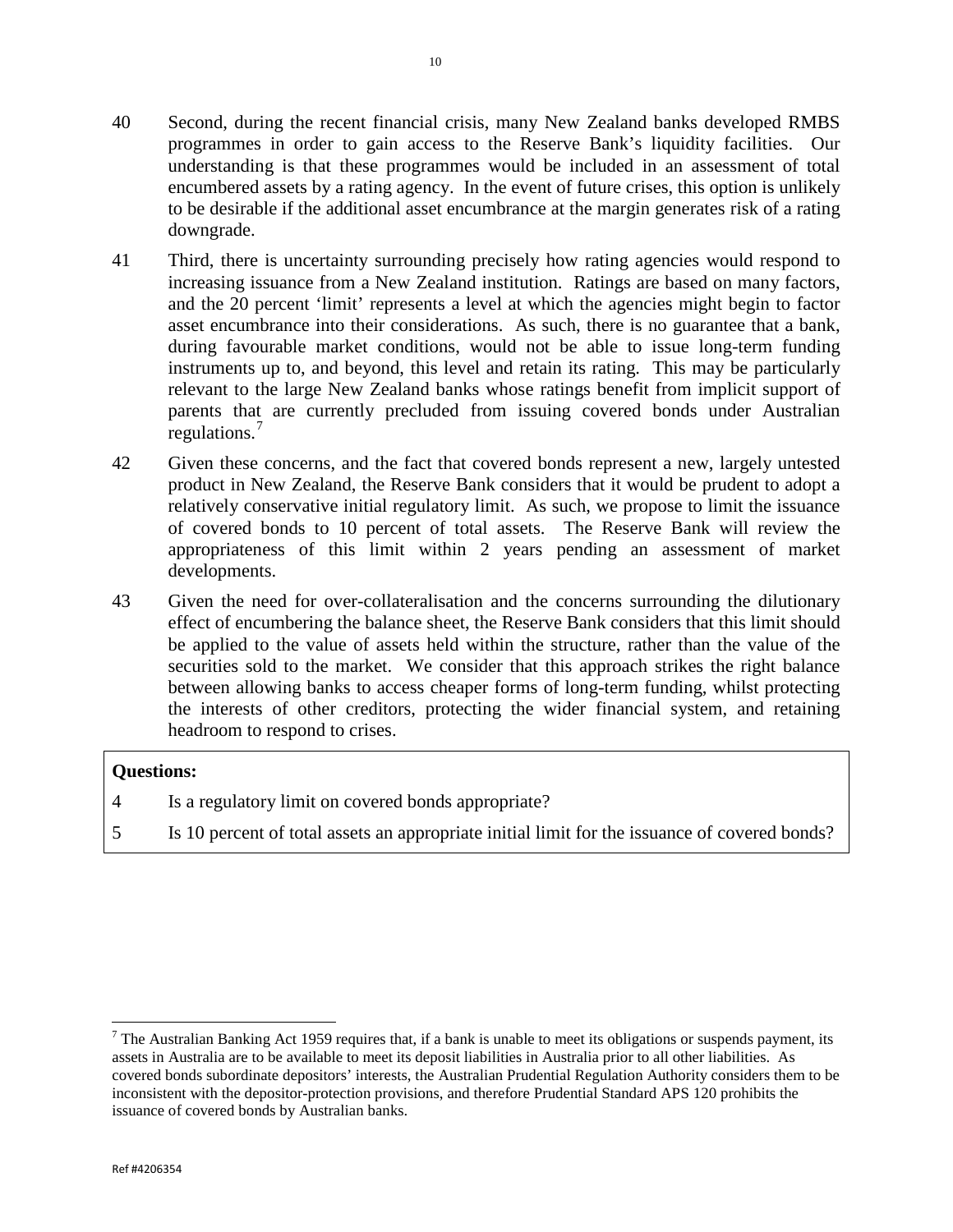- 44 The Reserve Bank may consider allowing a higher maximum for a smaller institution where the proposed limit precludes it from entering the market. Any such relaxations would only be granted if the Reserve Bank was satisfied that the bank's proposals were sufficiently robust. Amongst other things, this might be expected to include consideration of the institution's capital adequacy, and the overall level of asset encumbrance associated with its existing business profile. As noted above, RMBS programmes are likely to be included in any assessment of asset encumbrance by ratings agencies. As a result, if a bank was to fully exploit the market's appetite for RMBS in benign times, they would raise many of the same concerns as covered bonds. In principle, there may therefore be a case for introducing a wider limit that covers issuance
- 45 In assessing the appropriateness of such an approach, there are a number of factors that need to be considered. First, an effective RMBS structure should result in the transfer of risk away from the issuing bank to other parties, and as such may benefit the stability of the New Zealand financial system.<sup>[8](#page-10-0)</sup> Second, during the recent financial crisis, a number of banks used RMBS programmes to access Reserve Bank liquidity facilities; as such it may not be desirable to introduce regulatory limits that would constrain such a response to future crises.

of both RMBS and covered bonds.

6 Would a regulatory limit on some, or all, forms of RMBS issuance be appropriate?

<span id="page-10-0"></span><sup>&</sup>lt;sup>8</sup> The extent to which this transfer of risk occurs will be dependent on extent to which the bank creates a degree of separation between itself and the structure, otherwise it may, for reputational reasons, feel some "moral" obligation to provide support to an RMBS structure.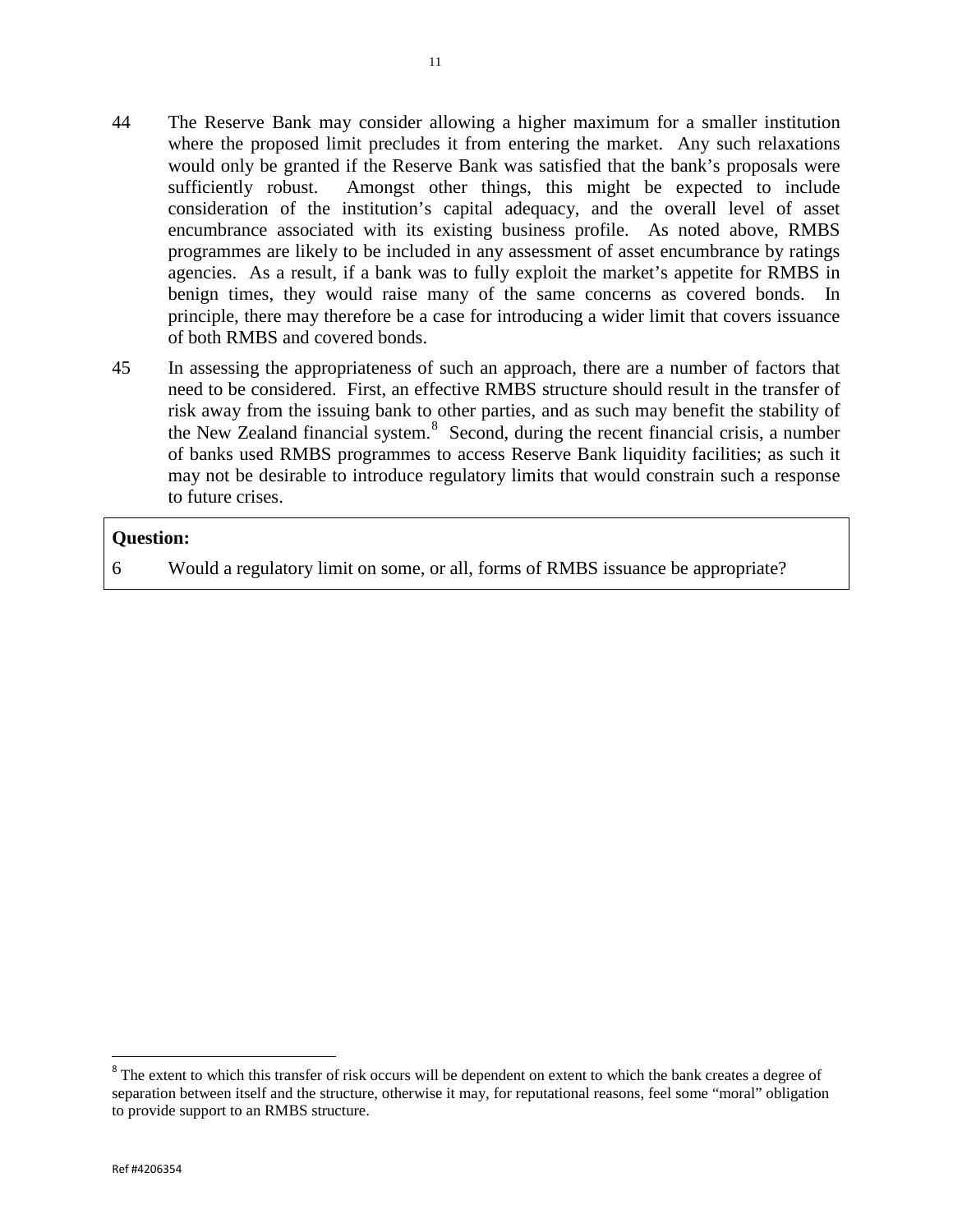# **5 LEGISLATIVE FRAMEWORK**

# **5.1 The need for legislation**

- 46 As noted in section 2, there are two distinct types of covered bonds. These are legislatively backed covered bonds (**LCBs**) and structured covered bonds (**SCBs**). Whilst both are designed to achieve the same purpose, SCBs rely on contractual arrangements to protect the rights of bond holders, whereas under an LCB their interests are enshrined in legislation.
- 47 Within these two broad options, we believe that there is a spectrum of approaches that could be implemented. These are outlined in figure 1 below.



#### **Figure 1: Options for high-level framework**

- 48 A number of factors will need to be considered in determining which of these options represents the appropriate approach for New Zealand. They include:
	- *Access to potential investors*: A legislative solution can be expected to allow New Zealand issuers to access a wider range of investors. Discussions with market participants suggest that there are overseas investors that would be willing to hold SCBs issued by New Zealand institutions. However, there are investors that are only willing to invest in legislatively backed bonds, or bonds that have ECB eligibility. Whilst New Zealand covered bonds will not be acceptable to all of these investors, legislative backing may be expected to provide access to a sub-set of them.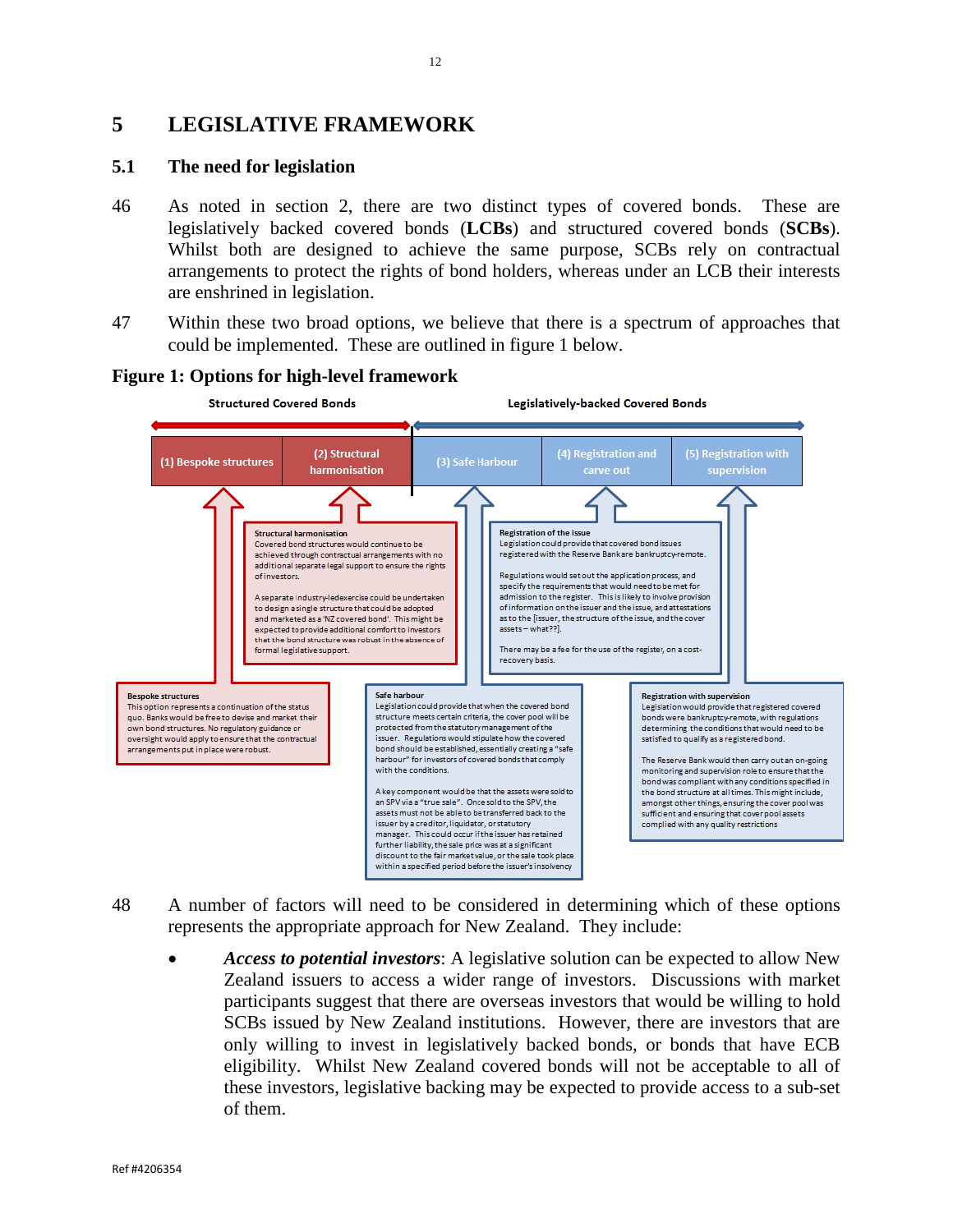There also appears to be a trend for jurisdictions to move towards a legislative framework. If the majority of other non-European countries were issuing LCBs, the demand for New Zealand issued SCBs is likely to be reduced. As a result, the benefits of legislation may, in part, be linked to the development of covered bond markets overseas. The extent to which a legislative framework will open up new investor pools is likely to depend upon the specific nature of the framework. Whilst New Zealand bonds will not be UCITS compliant, a regime which effectively replicates those requirements may be seen as a positive.

- *Impact on credit rating assessments*: The legal and regulatory framework underpinning the bond is one of the factors that rating agencies consider when assigning ratings to bond programmes. The precise implications vary from agency to agency, and it is our understanding that some agencies are unlikely to apply significant weight to any new framework in the short-term. However, as the market develops, a robust legislative framework is likely to be viewed as a strong positive from a ratings perspective.
- *Pricing versus senior, unsecured debt*: The impact of the regulatory framework on pricing for New Zealand covered bonds is less clear. However, international benchmarks suggest that a robust legislative framework can result in an LCB generating additional savings of 5-10 basis points compared to an SCB with the same credit rating.
- *Financial stability*: As discussed above, an LCB framework might be expected to provide access to a wider range of investors, which may have a positive impact on system-wide stability. The other potential benefit from a systemic perspective is the removal of the risk that the structure of an SCB proves not to be robust in the event of an issuer default. Whilst New Zealand's statutory management provisions create challenges in designing the SCB structure to ensure that the bond holders' claims on the cover pool are bankruptcy remote, it should nevertheless be possible to devise a suitable structure. However, a legislative framework could be beneficial in removing any remaining uncertainty. Alternatively, it may be possible to mitigate some of this uncertainty by creating a standardised 'NZ bond' structure, which is adopted by all New Zealand issuers.
- 49 On balance, the Reserve Bank considers that there are likely to be material benefits from introducing legislative backing for covered bonds in New Zealand. The extent to which these benefits can be maximised will depend on the design of the legislative solution. Various design issues are discussed in the following sections.

# **Question:**

7 Will legislative support for covered bonds generate material benefits for the New Zealand financial system?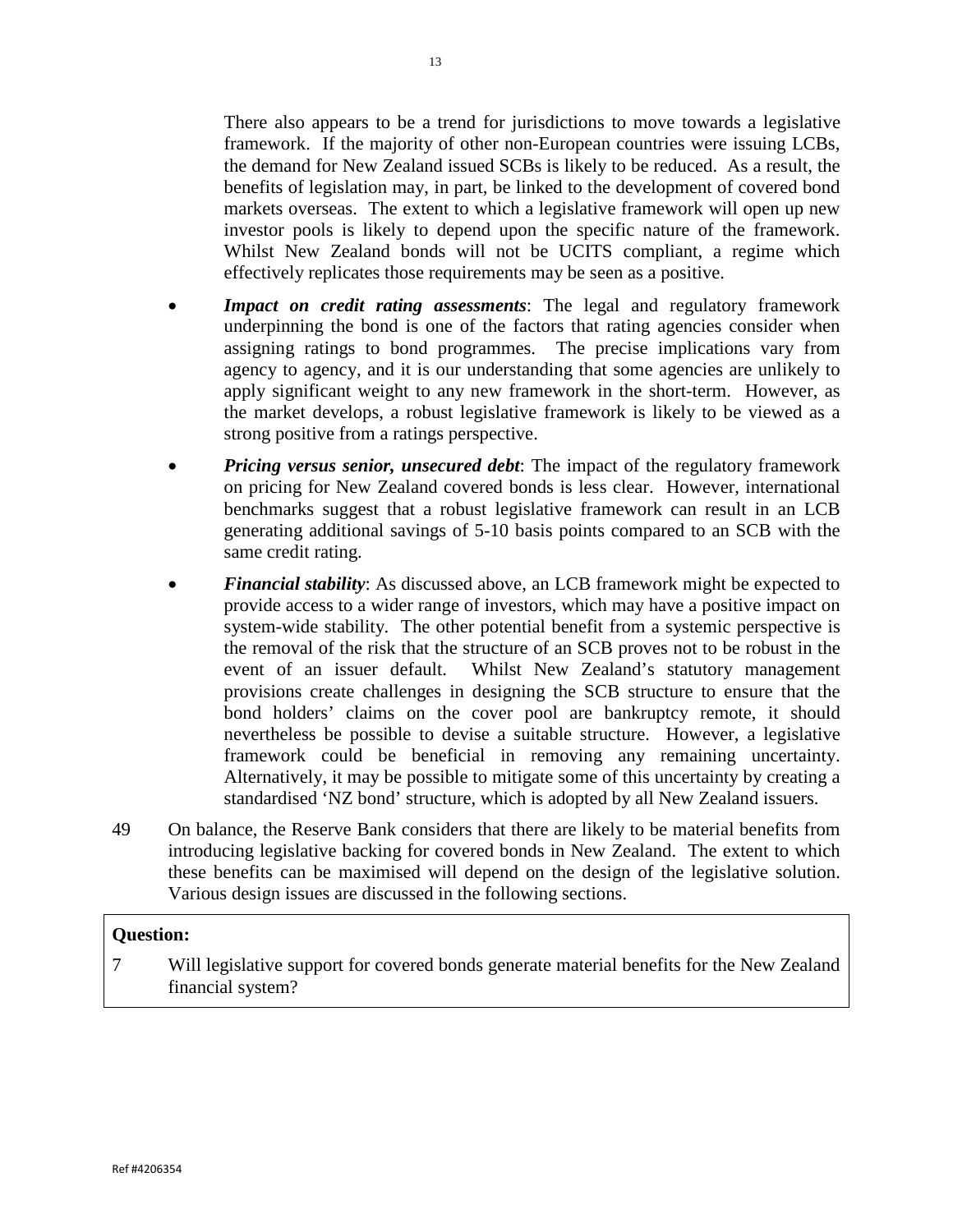# **5.2 Proposals**

50 As noted above, the Reserve Bank's initial view is that a legislative framework should be developed. Figure 1 identified a spectrum of high-level options that could be implemented, although in practice there are a number of more granular factors to consider in establishing the precise design of the framework. The following sections provide more detail on these factors.

# **5.2.1 Registration**

- 51 Registration would involve the recognition of a covered bond issue by a New Zealand issuer, rather than authorisation of an issue. The effect would be that the cover assets are explicitly protected from the insolvency or statutory management of the issuer.
- 52 If the framework was to include registration, we envisage that the process for registration would be set out in regulations, which would specify the requirements for admission to the register. Such requirements could involve the provision of information to the Reserve Bank, including the background of the issuer, details of the proposed issue, and independent verification of the transaction documents. The Reserve Bank must be satisfied that the proposals seek to ensure that the cover assets are remote from the issuer.
- 53 There may be a fee for use of the register, on a cost-recovery basis. Unregistered covered bonds may still be issued, but will not attract the protection conferred by registration.

# **5.2.2 Structure**

- 54 At a high-level, there are two different ways to segregate the assets of the cover pool from the assets of the issuer. The integrated model legislatively "ring-fences" the cover pool assets, which remain on the issuer's balance sheet. The SPV model transfers the cover assets from the issuer to a separate legal entity (a special purpose vehicle - SPV) via a "true sale". The SPV grants security over the cover assets to a trustee in favour of the covered bond holders.
- 55 The SPV model is based on robust and recognised legal principles, and is used in existing New Zealand structured covered bonds, whereas the integrated model poses some implementation challenges in the context of New Zealand insolvency law. The SPV model is therefore the preferred structure, and the Reserve Bank intends to restrict registration to covered bonds using the SPV structure. This approach supports the existing arrangements, and allows for the grandfathering of existing covered bonds.
- 56 A possible extension of this approach would be for the Reserve Bank to specify a single structure for registered covered bonds. The industry could design a single structure that could be adopted and marketed as a "New Zealand covered bond". For an upfront cost, such an approach might be expected to generate a number of benefits. First, it might result in cheaper covered bond issuance over time, as issuers would avoid some of the costs of developing an issue. Second, there may be additional benefits associated with offering, and marketing, a standardised product to investors. Third, if the 'safe harbour' approach were to be adopted, a single agreed structure might provide investors with the same certainty as a formal registration process.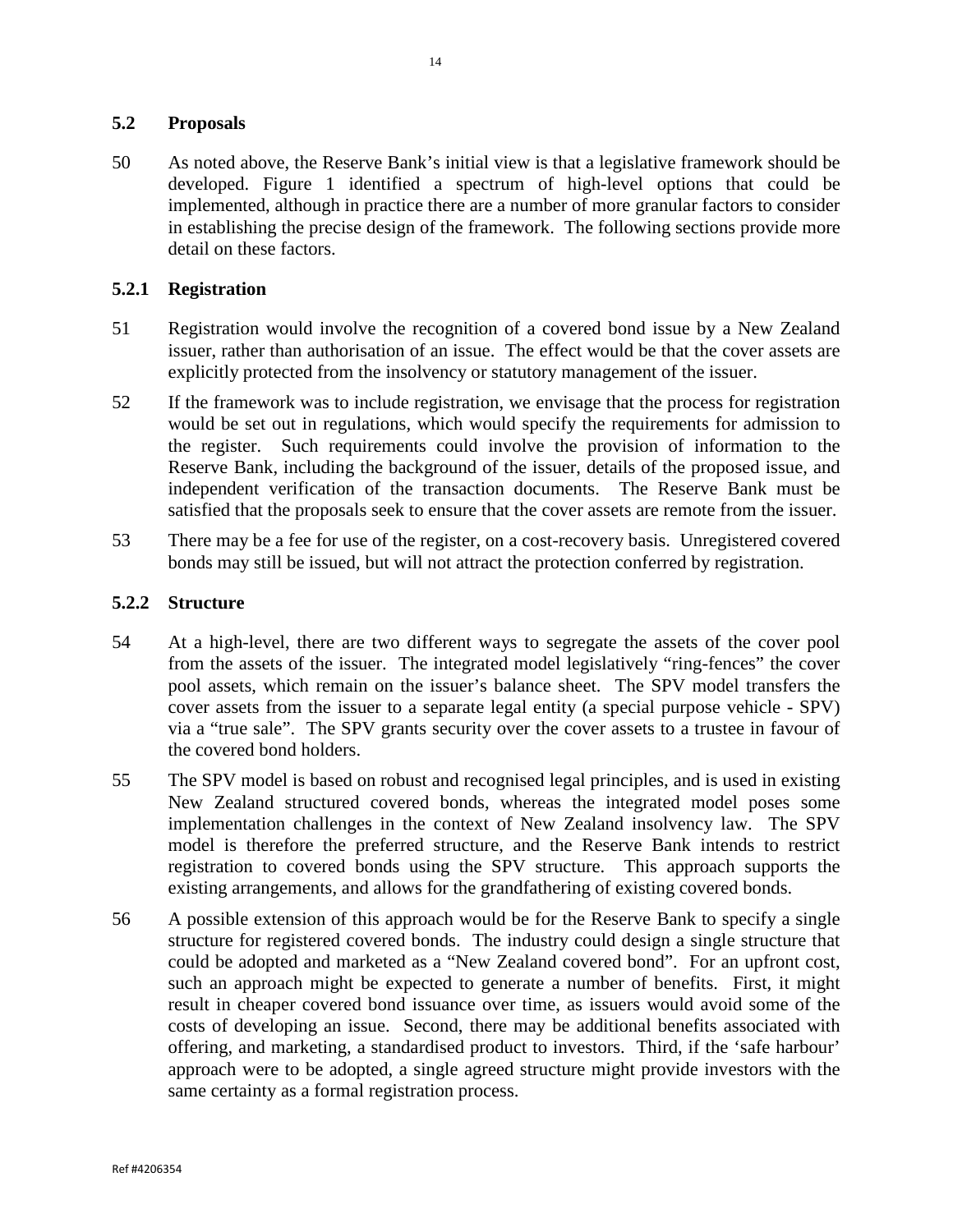- 8 Is it appropriate to require all covered bonds to adopt the SPV structure?
- 9 Would it be beneficial to develop a single defined structure for a New Zealand registered covered bond?

# **5.2.3 Cover pool assets**

- 57 Market constraints are likely to have a strong bearing on the assets that covered bond contracts will permit in the cover pool. However, a number of other jurisdictions specify those assets that are "eligible" to be transferred to the SPV and form part of the cover pool. Our understanding is that the inclusion of formal restrictions within the regulatory framework might provide additional comfort to investors regarding the overall quality of the structure, and may potentially be perceived as a positive factor in the credit rating process.
- 58 In addition, there are a number of restrictions placed on cover pool assets where an issuer seeks to include an issue in the Reserve Bank's Domestic Markets' operations.<sup>[9](#page-14-0)</sup> We anticipate that most banks will seek to ensure that any domestic NZD bond programmes are repo-eligible with the Reserve Bank. Furthermore, we consider that repo-eligibility is likely to have positive impact on secondary market liquidity.
- 59 In light of these factors, we propose to introduce minimum eligibility criteria for the assets that can be included in the cover pool of a registered covered bond. In the first instance, we consider that it would be appropriate to align these criteria with those currently used for the Reserve Bank's Domestic Markets' operations eligibility. The prudential requirements for a registered covered bond will be reviewed from time to time, and will not necessarily always align with repo-eligibility criteria.

# **Question:**

10 Are the existing domestic market's operations criteria for asset eligibility an appropriate initial requirement for all registered covered bonds?

# **5.2.4 Role of the Reserve Bank**

60 The role of the Reserve Bank will depend on the option adopted. If the framework includes a registration process, the Reserve Bank would maintain the register of covered bond issues. This would involve receiving applications for admission to the covered bond register, and satisfying ourselves that the application is consistent with requirements, including asset eligibility criteria. We would not be assessing individual aspects of the issue, such as the issuer's oversight of the covered bond, or the ability of the programme to make timely payment on the bonds.

<span id="page-14-0"></span><sup>9</sup> For full details, see<http://www.rbnz.govt.nz/finmarkets/domesticmarkets/3329859.html>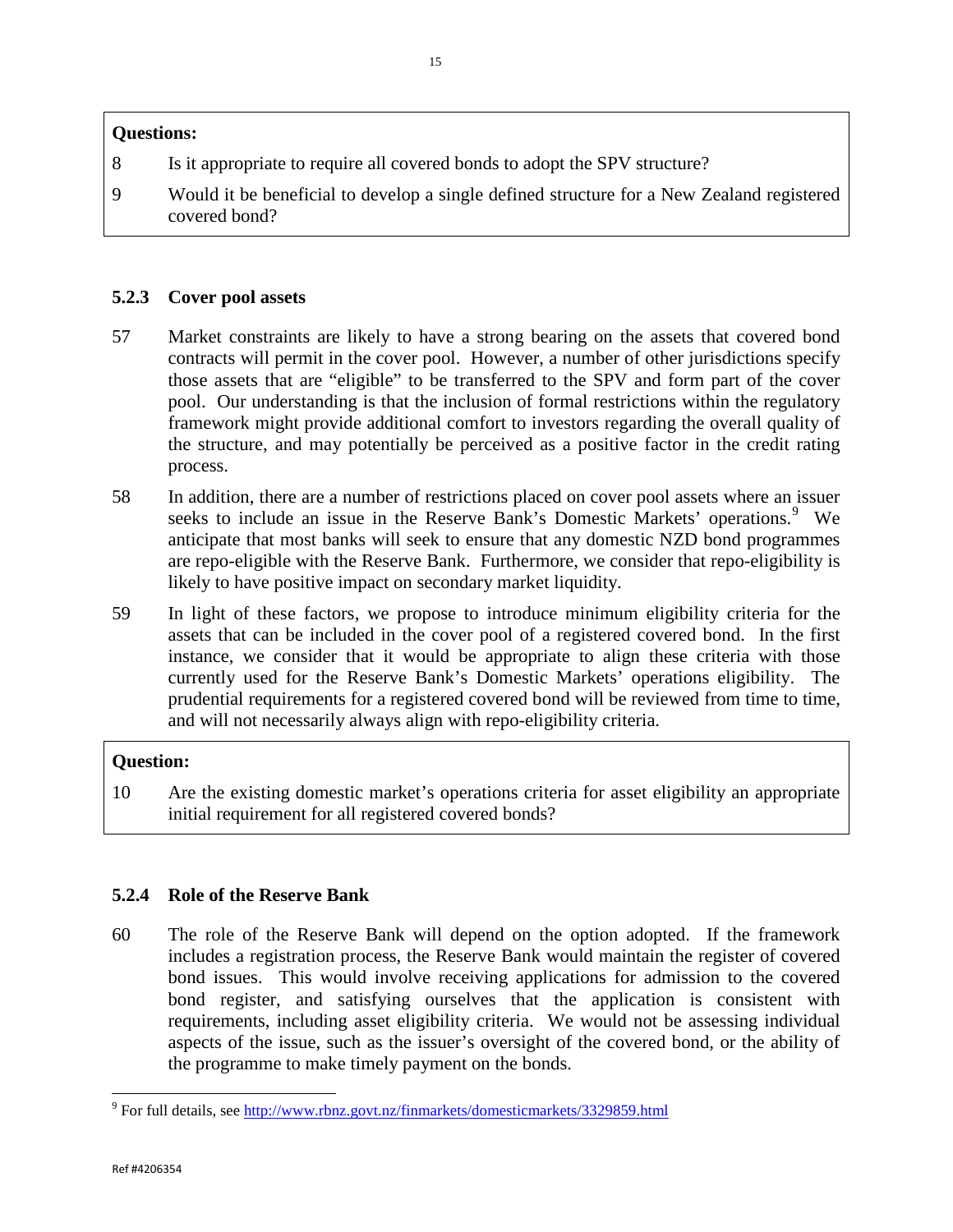- 61 Registration would not be a validation of any professional opinions provided to the Reserve Bank by the issuer; issuers and investors must satisfy themselves as to the enforceability of the documents. Furthermore, registration by the Reserve Bank would not mean that the bonds are backed by the New Zealand government.
- 62 Option 5 in Figure 1 would require the Reserve Bank to carry out additional supervision of each covered bond issue on an on-going basis. However, while the Reserve Bank is comfortable facilitating the development of the market, it is not our role to provide explicit support to investors by way of additional supervision. Issuers are likely to be registered banks and non-bank deposit takers, and as such are subject to general supervision and regulation by the Reserve Bank. As a result, we do not intend to take on a detailed, on-going supervisory role. Any further supervision will be a matter to be determined between the issuer and the investor.

11 Will the absence of additional public supervision have negative consequences?

# **5.2.5 Legislative changes**

- 63 The precise nature of the legislative changes required will depend on the chosen option. If a registration approach were adopted, the legislation would need to institute a new covered bonds register, and to provide for regulations setting out the process for registration, as well as the requirements for admission to the register. Under a 'safe harbour' approach, the legislation would need to provide for regulations that would set criteria to define a legislatively backed covered bond.
- 64 In order for legislation to provide additional comfort for covered bond investors, the cover pools associated with such covered bond issues need to be explicitly protected from the insolvency or statutory management of the issuer.
- 65 To achieve this, legislation could be introduced to ensure, upon the insolvency or statutory management of the issuer, that:
	- the asset pool remains available for the benefit of the covered bond investors, rather than for the benefit of the creditors of the issuer;
	- the asset pool is unaffected by the application of the liquidation, voluntary administration, or compromises provisions of the Companies Act 1993 to the issuer;
	- the asset pool is unaffected by the application of the receivership provisions of the Receiverships Act 1993 to the issuer;
	- the asset pool is unaffected by the application of the statutory management provisions of the Reserve Bank of New Zealand Act 1989 or the Corporations (Investigation and Management) Act 1989 to the issuer.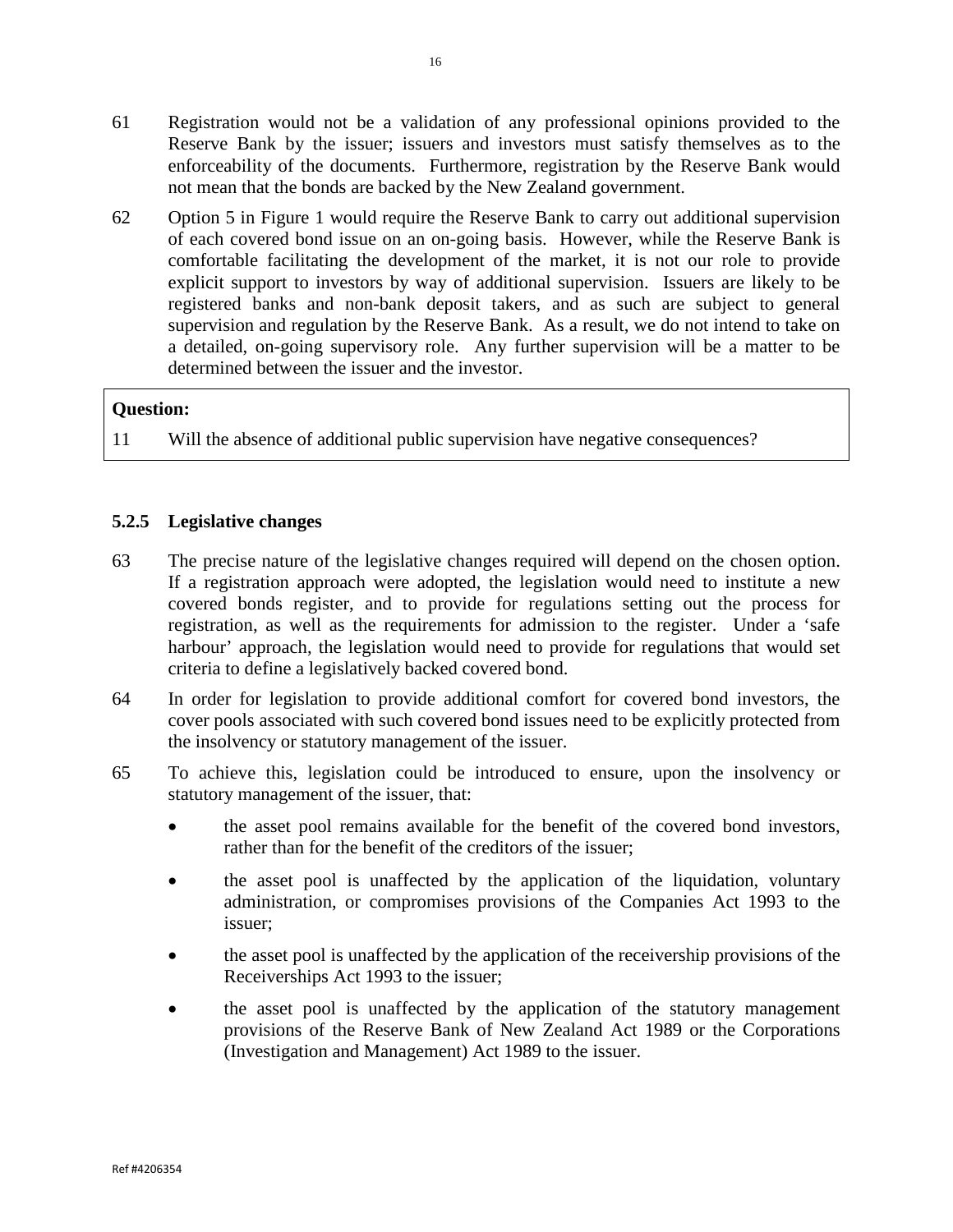- 66 These changes are designed to formalise in legislation the rights of investors that should already be achieved through the contractual arrangements of the covered bond structure. As such, they are essentially designed to eliminate any remaining uncertainty. Under the registration approach, the investors' rights to the asset pool of all registered covered bonds would be explicitly protected, whereas under the safe harbour approach investors would be relying on the structure being deemed to be consistent with the criteria at the point of failure.
- 67 In other jurisdictions there are significant differences in the extent to which further elements are prescribed by legislation. The extent to which additional prescription generates benefits is heavily dependent on the nature of the market in the relevant jurisdiction.
- 68 We consider that the primary challenge to developing robust covered bonds in the New Zealand market relates to refinancing risk. There are relatively few large institutions operating in New Zealand, and there is presently no secondary market for covered bonds. This creates uncertainty around the long-term future of the bond in the event of issuer default. These concerns may be mitigated over time as the market for covered bonds develops. Alternatively, we could seek to remove some of this uncertainty by developing a legislative process to support the on-going servicing of the bond.
- 69 In terms of limits on issuance, the Reserve Bank intends to impose the constraints via banks' conditions of registration, rather than through legislation.

- 12 Would the 'safe harbour' approach provide sufficient certainty to investors?
- 13 Should we seek to introduce prescriptive arrangements that help to mitigate refinancing risk?

#### **5.2.6 Timeline and transitional arrangements**

- 70 The Reserve Bank intends to support the existing covered bond arrangements in implementing the regulatory arrangements. We also wish to allow the continued development of the covered bond market in the interim.
- 71 The first step would be to update banks' conditions of registration to reflect the limits set out in section 4 of this consultation paper. The conditions of registration for all registered banks will be updated, allowing them to continue to issue covered bonds within formal limits. If a registration framework is adopted, we would seek to ensure that covered bond programmes that are established prior to the introduction of the register can be grandfathered in and added to the register, provided the bond structure is consistent with all requirements set out in the registration process.
- 72 Changing banks' conditions of registration is a relatively short process, and we expect that these changes would be included with the other changes set to be made in December. The legislative changes required to institute the register will require more time, and we anticipate that legislation would be introduced later in 2011.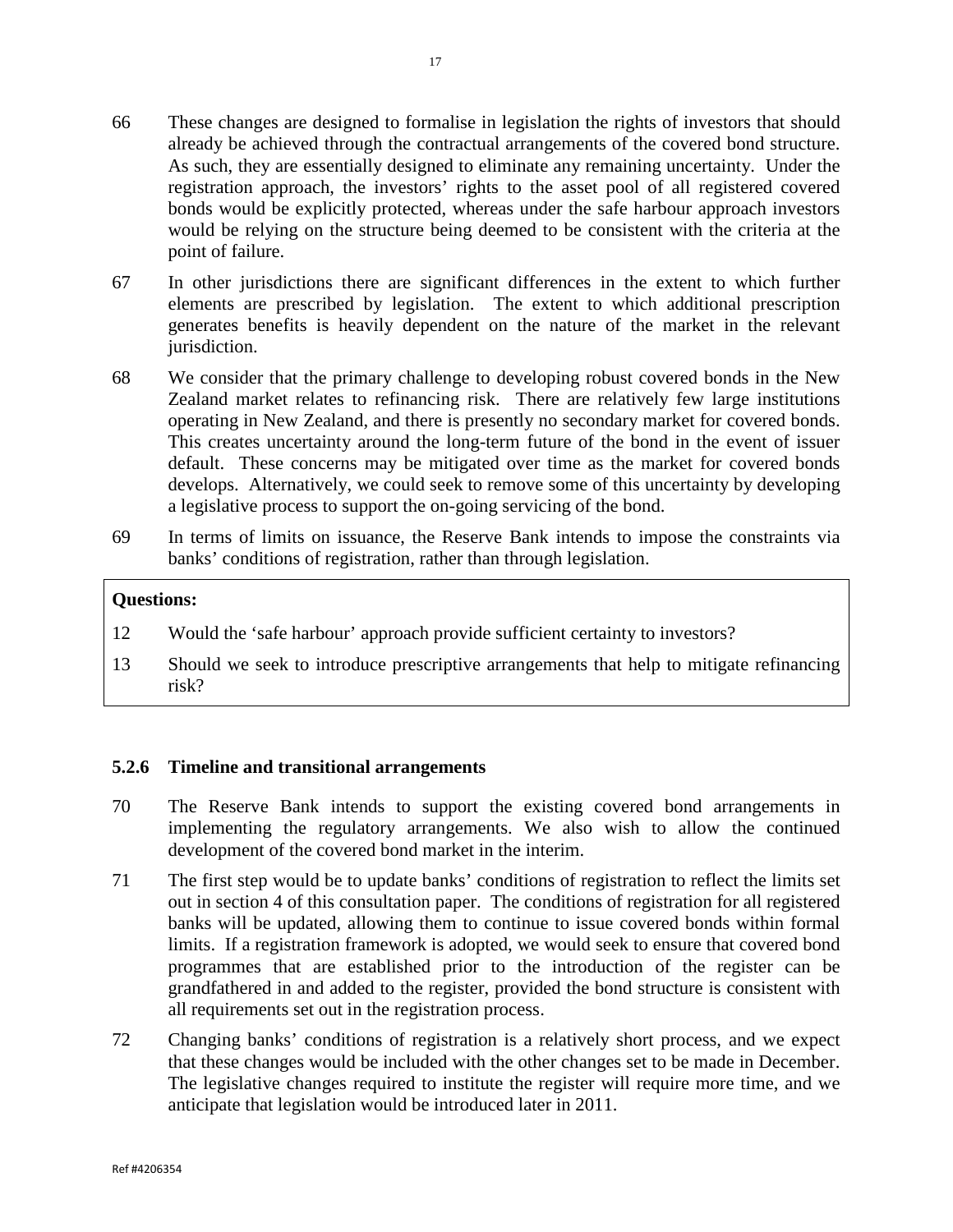# **5.2.7 Preferred approach**

- 73 As identified in section 5.2.4 above, the Reserve Bank does not consider that it would be appropriate for it to take on the on-going supervision role that would be required under option 5. As a result, it does not intend to proceed on that basis.
- 74 Introducing a registration framework (option 4) would involve additional development and implementation costs compared to the 'safe harbour' approach (option 3). We consider that this cost will be justifiable if a formal register is likely to result in sufficient additional certainty to enhance materially the stability benefits generated for the New Zealand financial system. The extent to which there is a difference between the two options will, in part, depend on the approach taken on a number of the other issues highlighted above.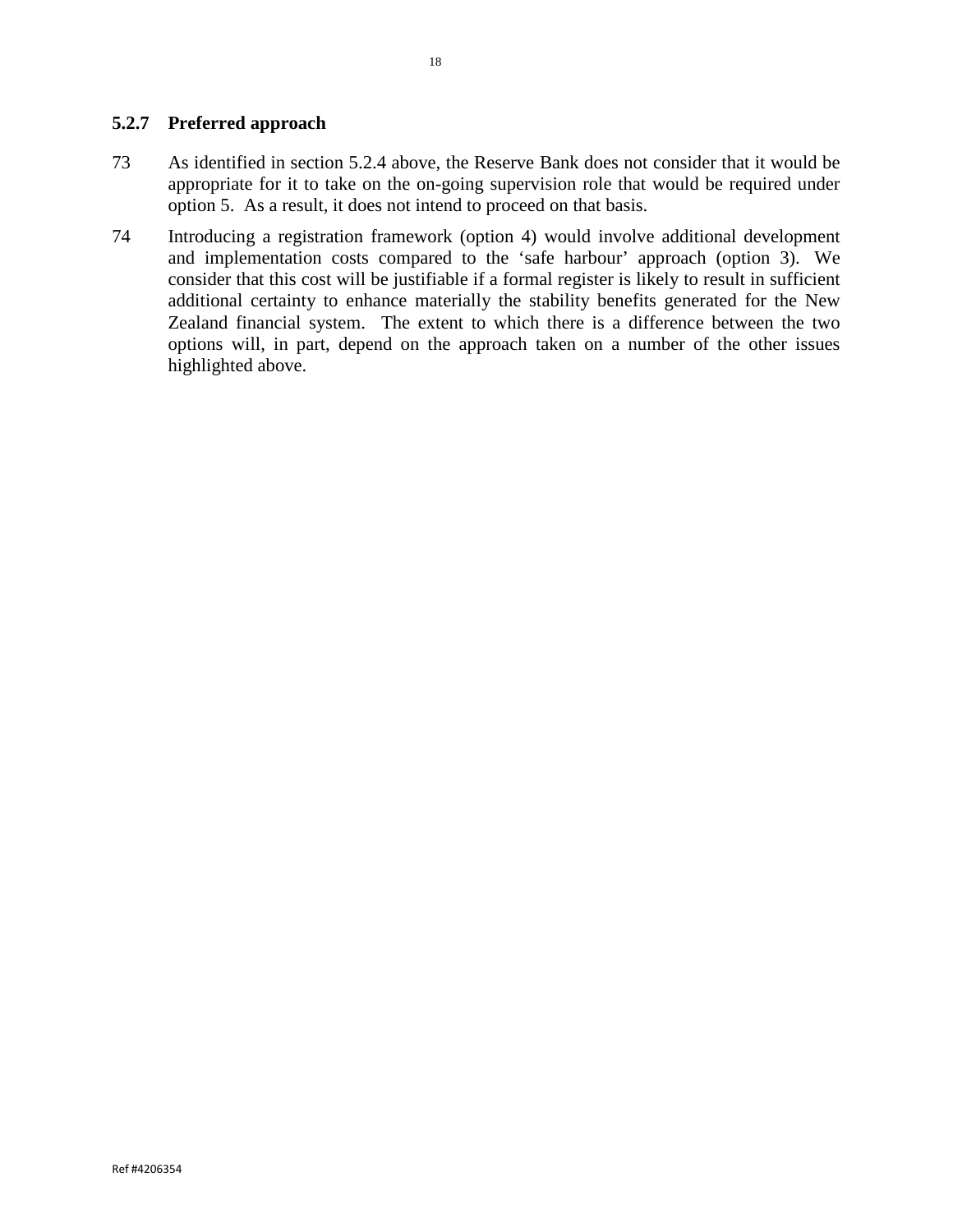# **6 CAPITAL ADEQUACY AND DISCLOSURE REQUIREMENTS**

# **6.1 Capital adequacy**

- 75 The capital adequacy rules for banks using the internal models based approach to Basel II are set out in BS2B of the Reserve Bank's banking supervision handbook. [10](#page-18-0) Part 5 of BS2B sets out rules for the treatment of securitisation vehicles. Under these rules, banks are required, in most instances, to continue to hold capital against any assets held within securitisation schemes. This represents a conservative approach compared to many overseas jurisdictions, partly explaining why securitisation has not been a significant feature of the New Zealand financial system in the past.
- 76 In other jurisdictions, it has been assumed that transferring assets into an RMBS structure results in an effective transfer of the risk associated with those assets. This, together with the absence of any requirement to maintain the value of the assets supporting the structure, means that the issuer, in principle, has no on-going commitment to the security.
- 77 The nature of covered bonds raises some different issues. They are generally issued with an on-going requirement to maintain the value of the cover pool, and as such the risk remains much more explicitly with the issuer, hence the argument for having a consolidated capital treatment is even more compelling.
- 78 There is also a separate issue regarding the impact that encumbering a proportion of the bank's better assets has on its overall capital requirement. To achieve a triple-A rating, a covered bond needs to both contain high-quality assets, and include a degree of overcollateralisation. This over-collateralisation effectively represents the capital within the covered bond structure.
- 79 This transfer of high-quality assets to the cover pool reduces the quality of assets in the underlying bank. In theory, if one were to analyse these assets on a stand-alone basis, they would incur a higher capital charge on average than the original consolidated asset base. As a result, assessing the issuing bank and covered bond separately might result in an increased capital requirement. Such an outcome would be consistent with achieving a financing structure that maintains the original credit rating of the issuing bank, whilst accessing a portion of funds at a higher rating. In principle, it could be argued that a higher minimum capital requirement should apply for banks that issue covered bonds
- 80 However, in practice, the extent to which covered bond issuance impacts on the relative riskiness of the remaining assets of the issuing bank is primarily dependent on the level of issuance. As a result, the Reserve Bank does not consider that it is necessary to apply additional capital requirements given the proposal to adopt a conservative upper limit on issuance.

#### **Question:**

14 Should capital adequacy be assessed on a consolidated basis?

<span id="page-18-0"></span> <sup>10</sup> See<http://www.rbnz.govt.nz/finstab/banking/regulation/0094291.html>